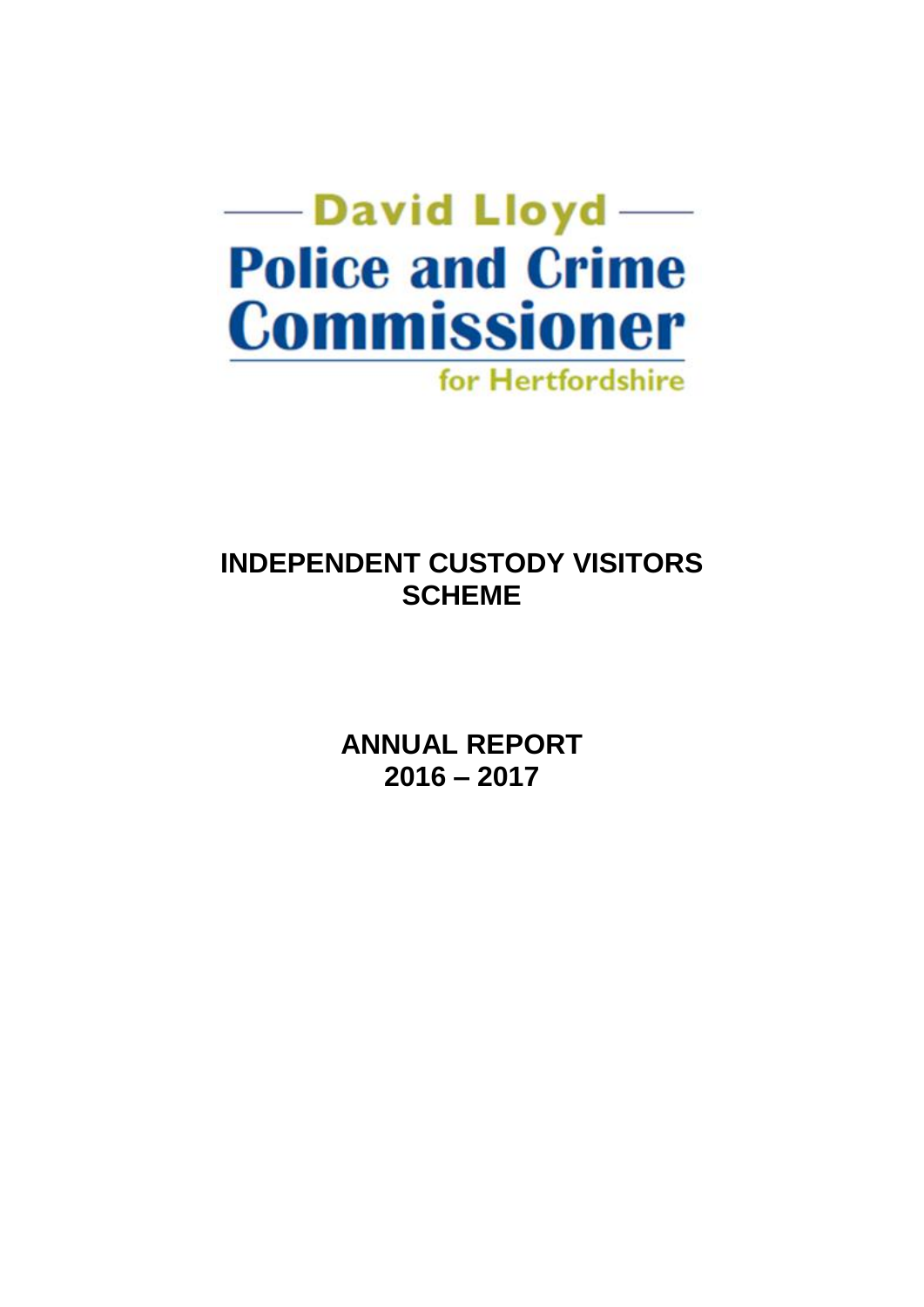#### **Introduction by David Lloyd, Police and Crime Commissioner for Hertfordshire**

Welcome to the Annual Report of Hertfordshire's Independent Custody Visitors (ICV) Scheme. This report will outline the scheme, look at the volunteers and focus on the visits made from 1<sup>st</sup> April 2016 to  $31^{\text{st}}$  March 2017.

I have had statutory responsibility for custody visiting since November 2012. The Independent Custody Visitors (ICVs) have enabled me to fulfil this responsibility to ensure that the wellbeing of detainees is monitored and issues relating to detainees or the custody suites are addressed. Their role is to increase public confidence in the custody service and increase transparency. Our ICVs are all volunteers and I would like to thank them for the excellent work they do in checking the welfare of detainees.

We have two custody suites in Hertfordshire located in Hatfield and Stevenage. The volunteers visit the suites unannounced at least twice a week, during day or night, to introduce themselves to detainees to check on their health and wellbeing and that their rights and entitlements are upheld. I am pleased to report that no serious issues were reported this year.

The focus in the past year has been on inducting our newly recruited volunteers and providing additional training for our existing ICVs to enhance their role and to assist me in ensuring that issues raised by Her Majesty's Inspectorate of Constabulary and the Independent Police Complaints Commission are addressed. We have an excellent custody service in Hertfordshire and our ICVs play a key role in ensuring that we maintain the highest possible standards of welfare for our detainees.

## David Lloyd **Police and Crime Commissioner for Hertfordshire**

### Overview of the scheme

Under the Police Reform Act 2002, all police authorities are required to run a custody visiting scheme. The scheme gives the public reassurance that detainees are being treated fairly by carrying out independent checks on the welfare of detainees, at a time when they may be feeling vulnerable or confused, as well as looking out for issues around cleanliness and maintenance of custody suites.

David Lloyd, the Police and Crime Commissioner, is responsible for the operation of the scheme in Hertfordshire. He appoints a Scheme Administrator from within his office that is responsible for recruiting and training volunteers as well as managing the scheme.

ICVs are unpaid volunteers who live or work in Hertfordshire. Currently there are 56 ICVs from across the county. They are trained to introduce themselves to people in custody to ensure that their treatment is fair and that they have access to their rights and entitlements. During each visit a visitor report form is produced by the visitors and forwarded to the Commissioner's Scheme Administrator with a copy being left with the Custody Managers at the Custody Suite.

Concerns raised by visitors are reported to the Custody Sergeant at the time of the visit and to the Scheme Administrator in the Commissioner's office who brings them to the attention of the Custody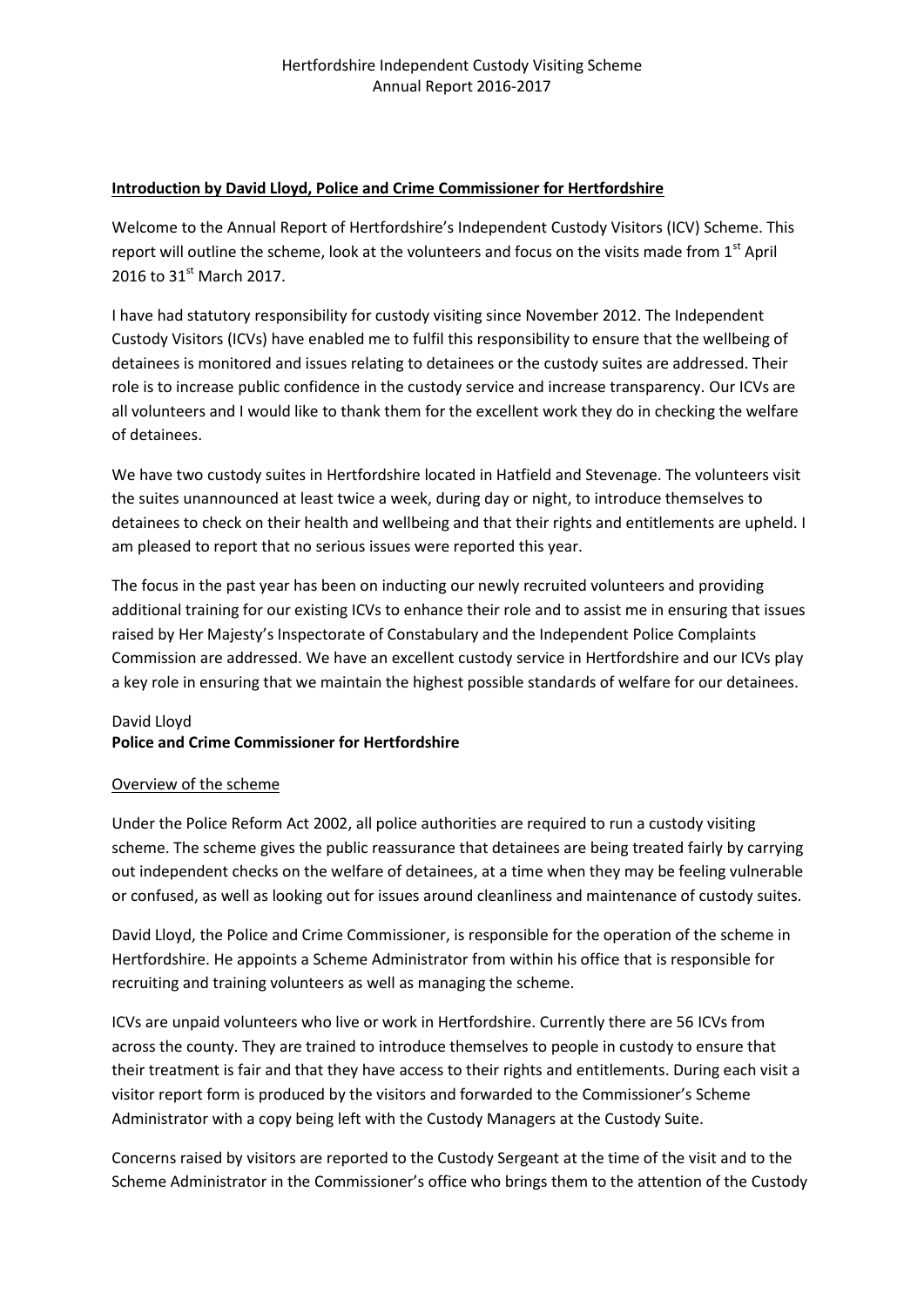Chief Inspector in their monthly meetings. The visitors will also have a chance to raise general concerns and matters arising from visits during the six monthly meetings. In addition, regular training sessions are held . Over the year this has included developing our ICVs through Mental Health training , disability and autism awareness and juveniles in custody training. During this year Barbara Funnell one of our ICVs received her long service award for 10 years continuos ICV volunteering

#### Independent Custody Visitors

There are a total of 56 Independent Custody Visitors who live or work in Hertfordshire, 32 male volunteers and 24 female volunteers.

The pie chart below shows the length of service for our ICVs. The number of volunteers with 20+ years' service has decreased as some of our longstanding volunteers have now retired. The majority of our ICVs have been volunteering for the scheme for less than ten years.



### Visits made by ICVs

From April 2016 to March 2017, Independent Custody Visitors made a total of 153 visits to custody suites. All visits are unannounced and the ICVs had the opportunity to see all the detainees, depending on availability and consent of the detainee. At the time of the visits a total of 1695 persons were detained of which 907 were visited.

Below is a breakdown of the visits from  $1<sup>st</sup>$  April 2016 to  $31<sup>st</sup>$  March 2017

| Custody<br><b>Suite</b><br><b>Visited</b> | <b>No. of Visits</b><br><b>Undertaken</b> | No. of<br>detained<br>persons<br>held | No. of<br>detainees<br>available<br>to visit | No. of<br>detained<br>persons<br>visited | $%$ of<br>detainees<br>visited (of<br>those<br>available) | No. of<br>detained<br>persons<br>not visited |
|-------------------------------------------|-------------------------------------------|---------------------------------------|----------------------------------------------|------------------------------------------|-----------------------------------------------------------|----------------------------------------------|
| Hatfield                                  | 75                                        | 940                                   | 547                                          | 500                                      | 91.4%                                                     | 440                                          |
| Stevenage                                 | 78                                        | 755                                   | 440                                          | 407                                      | 92.5%                                                     | 348                                          |
| <b>TOTAL</b>                              | 153                                       | 1695                                  | 955                                          | 907                                      | 95.0%                                                     | 788                                          |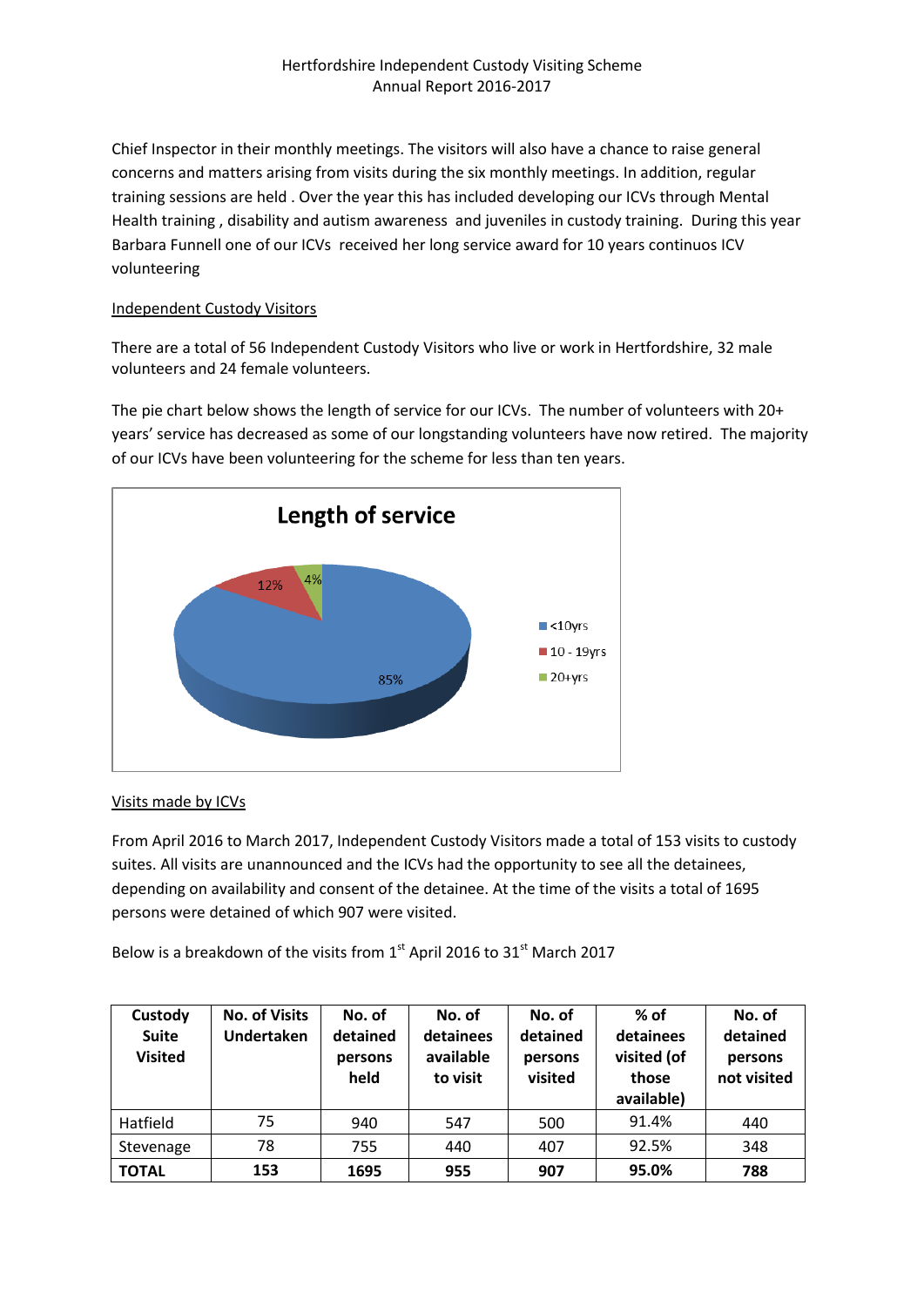Not all detainees were available or consented to being interviewed by an ICV during a visit. This is due to a number of reasons including when detainees are asleep, intoxicated, violent, in an interview or providing fingerprint/DNA evidence. This year a total of 708 detainees were not available to be visited. This year 80 detainees refused to be interviewed by an ICV.

#### Issues reported from custody visits

Throughout the duration of the year visitors raised 336 concerns with custody staff. **57 (17%)** of these came under the category of other and included within this category are issues relating to refused visits, at interview, being discharged, asleep. **97** (**28.9%)** were related to medical or mental health issues. **33 (9.8%)** were requests for phone calls or to inform someone of their detention and **64 (19%)** were requests for food.



In **14** (**9.6%)** of the visits there were no detainee concerns. ICVs also recorded 10 positive comments during the year.

During the year ICVs reported issues with facilities. In total **26** issues were recorded, **17 (65%)** related to cleanliness, **6 (23%)** to equipment faults and 1 **(4%)** to cells being out of action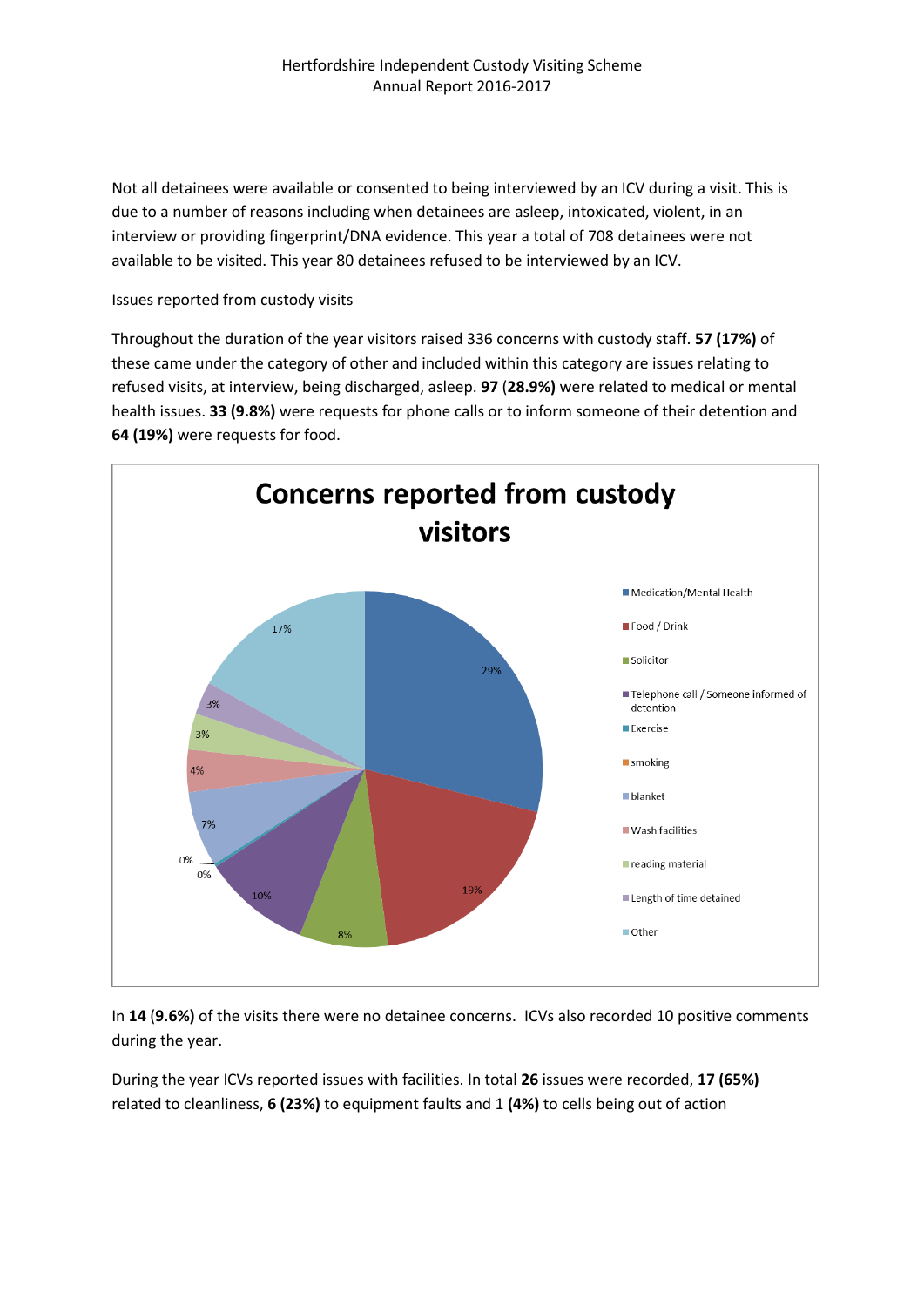#### ICV Scheme Costs

Although visitors are unpaid, they are reimbursed for travel and subsistence costs. As well as these costs the Commissioner continues, as in previous years, to incur other minimal costs for running the scheme such as training costs, printing costs, catering for panel meetings, conference booking fee etc.

#### Comments from the Head of Hertfordshire Constabulary's Custody Units

I was honoured to be appointed as the Head of Custody for Hertfordshire Constabulary in May 2016.

Police Custody is a fundamental element of policing and it remains of significant national interest. Recent developments in the service's approach to topics such as mental health and children in custody and the current Independent Review on Deaths and Serious Incidents in Police Custody have served to maintain the high profile nature of this essential activity.

Custody remains one of the highest risk and most challenging areas of policing - with significant risk and expectations being placed upon Custody Officers, Detention Officers and PACE Inspectors on a daily basis. We are charged with the responsibility of looking after arguably our most chaotic, unpredictable and vulnerable individuals in society.

Our aim is to deliver a consistent and transparent custody operation that is safe, effective and efficient. The ICV volunteers' role is to ensure the Constabulary is delivering upon that aim and thereby reinforcing the already strong public confidence in its local police force.

There is much to reflect on over the last 12 months, which has seen significant change affecting Hertfordshire Custody.

April 2016, saw the introduction of a Bedfordshire, Cambridgeshire and Hertfordshire (BCH) Collaborated Custody and Criminal Justice Senior Management Team. This was the first step following the decision to collaborate the Custody function across the tri-force.

The decision to collaborate Custody involved staff and public engagement, benchmarking against other police forces and reviewing national policies, procedures, guidance and legislation. We have sought input from Her Majesty's Inspectorate of Prisons (HMIP).

March 2017 saw a further significant step towards full collaboration of the Custody function across Bedfordshire, Cambridgeshire and Hertfordshire with the introduction of new shift pattern and resilient resourcing model. Significant energy continues in the work to align consistent, efficient policies and process across the counties.

The work of the ICV's is highly important and I have worked closely with the Police and Crime Commissioner's Office this year to help promote further the status and impact of the Independent Custody Visitors Scheme in Hertfordshire.

I welcome and value the work of the ICV volunteers; independently visiting Stevenage and Hatfield Custody suites to check on the treatment of detainees and the conditions in which they are held and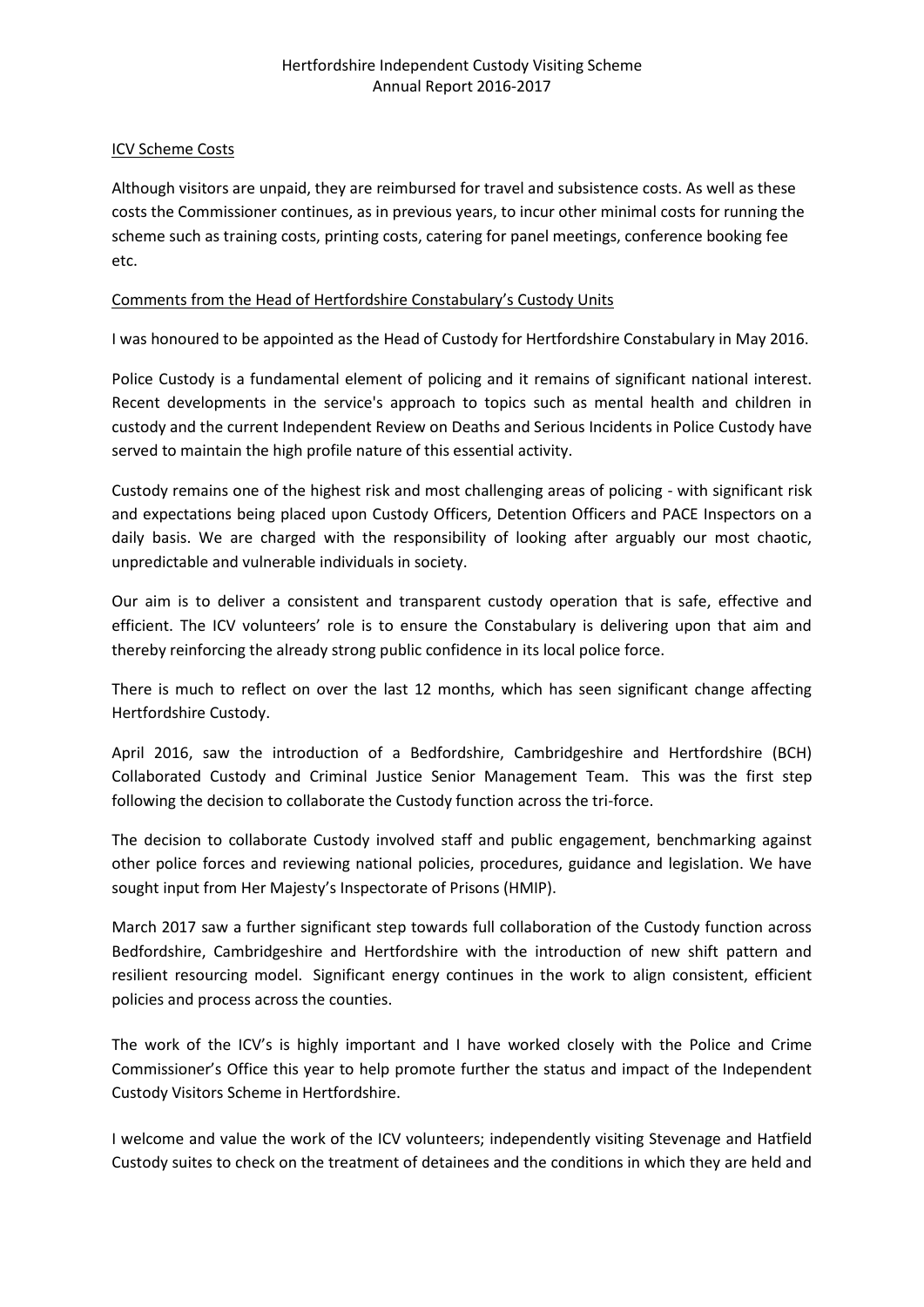that their rights and entitlements are being observed. The inspections and subsequent feedback more important than ever following significant change, helps inform and reassure me that we remain effective, efficient and legitimate.

We continue to focus on HMIC / HMIP visits across the country – identifying best practice and together with the introduction of The National Custody Strategy will look to target ICV visits in the future to support strategy and deliver improvements to custody services.

I would like to thank all of the ICV Volunteers for their outstanding effort last year, and look forward to working with you in the forthcoming year.

Mike Todd Chief Inspector

#### Future of ICV

Hertfordshire's ICV scheme has undergone a period of significant change with new volunteers joining the team, a new and more comprehensive training package being delivered and new reporting processes. The Independent Visiting Scheme Association (ICVA) have recently restructured and appointed a new Chief Executive who is working closely with the Home Office to develop and enhance the scheme nationally. Hertfordshire is at the forefront of those developments, helping to inform and shape the future direction of the scheme.

Alongside this the custody teams have also been undergoing a period of significant change meaning that regular and independent visitors are more important than ever. As discussed above, we have been using reports from Her Majesty's Inspectorate of Constabulary (HMIC) and the Independent Police Complaints Commission to target our ICV inspections and use this as a real driver for improvements in our custody services. We intend to continue to develop this targeted inspection process and to improve our reporting mechanisms to further enable the Commissioner to hold the Chief Constable to account.

### Hertfordshire hosts Eastern Region Independent Custody Visitor Conference in 2017

The Eastern Region Independent Custody Visitor conference was held at the Hertfordshire Constabulary Headquarters in Welwyn Garden City on Saturday, March 4<sup>th</sup> 2017.

This annual event was organised to educate ICVs on recent developments and changes around police custody and was attended by volunteers from Bedfordshire, Cambridgeshire, Hertfordshire, Essex, Suffolk and Norfolk.

An experienced and varied panel of speakers covered a wide range of topical subjects that are at the forefront of how custody suites are evolving.

Speakers included the Police and Crime Commissioner for Hertfordshire, David Lloyd, who said: "Our community measures us by how we look after the most vulnerable in our care. I am proud of the ICVs we have in place and I thank them for the brilliant work they are doing, particularly looking out for our youth and those who have mental health problems."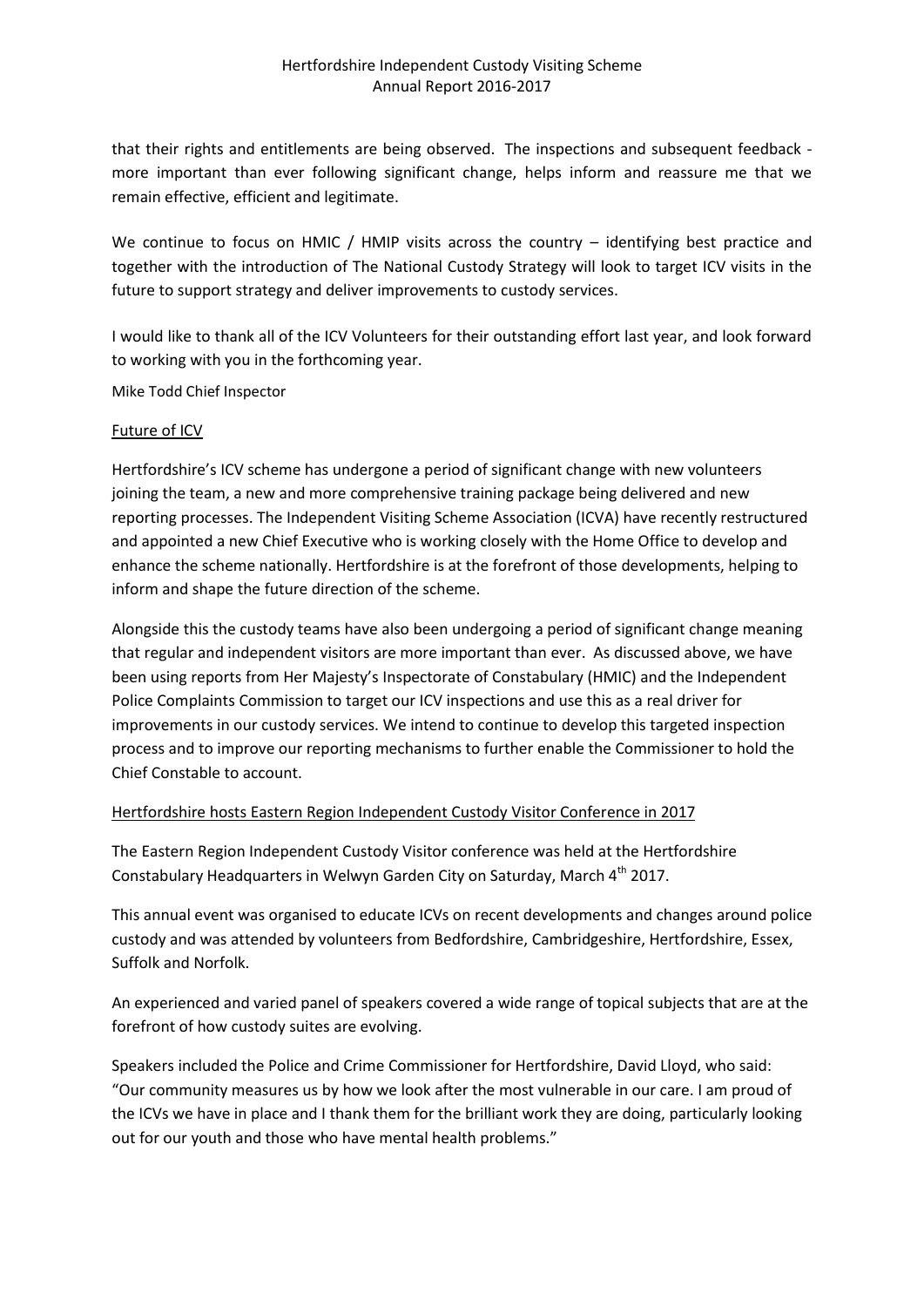### Hertfordshire Independent Custody Visiting Scheme Annual Report 2016-2017

ACC Owen Weatherill said: "Police Custody is evolving and becoming ever more professional. ICVs are an important link between the Police and the public – they broker a relationship which we can't always do. Custody visits are not just about scrutiny – detainees may welcome an independent face for a chat."

Sherry Ralph, Project Officer at the Independent Custody Visiting Association (ICVA) and speaker at the event said: "The Eastern ICV Conference was a great opportunity for ICVA to thank the custody visitors for their time and commitment to the role, and to share with them some of the challenges and changes that custody visiting and ICVA face.

It was a great day, and by attending I also managed to learn a great deal from some of the other speakers."



#### Conclusion

Independent Custody Visitors are essential in enabling the Police and Crime Commissioner to fulfil his statutory responsibility to ensure that the welfare and rights of detained persons are upheld whilst in police custody. The ICV scheme provides independence, transparency and has increased the public's confidence in the police service and we are very grateful to our volunteers for the time that they contribute to our community through their ICV role.